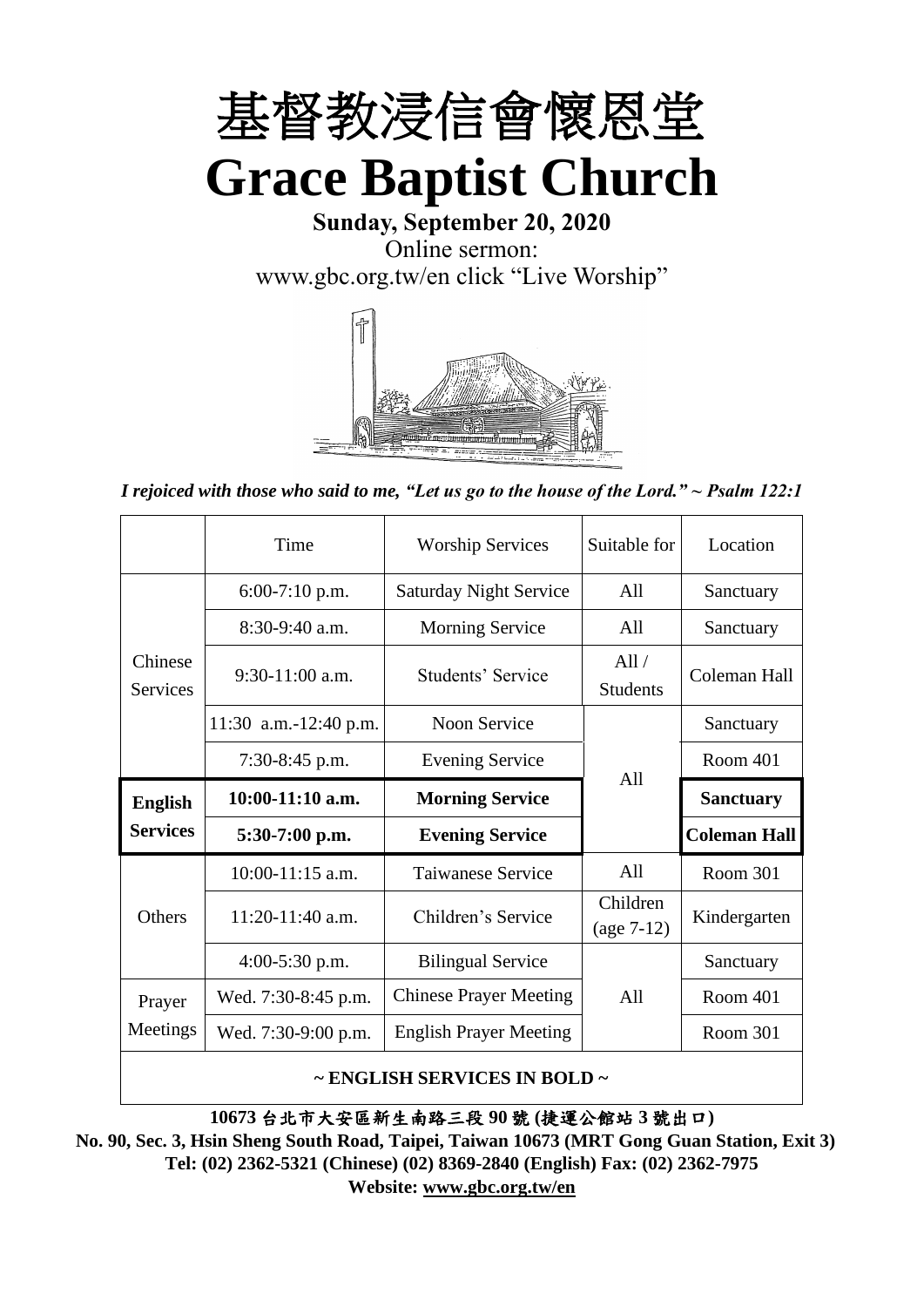#### **Welcome to Grace Baptist Church English Congregation. Thank you for choosing to worship with us and celebrate the glory of our Lord.**

|                                | Morning Worship Service - 10:00 a.m.<br>Sunday, September 20, 2020 (Sanctuary)                                  |                             |
|--------------------------------|-----------------------------------------------------------------------------------------------------------------|-----------------------------|
| Prelude                        |                                                                                                                 | Vicky Lin                   |
| Greeting/Prayer                |                                                                                                                 | Armand Lim                  |
| Worship through Music          | "Only a Holy God"<br>"How Great Is Our God"                                                                     |                             |
| <b>Pastoral Prayer</b>         |                                                                                                                 | <b>Pastor Nick Brideson</b> |
| Worship through Music          | "Sovereign"<br>"Give Thanks"                                                                                    | Armand Lim                  |
| <b>Offertory Prayer</b>        |                                                                                                                 | Yuri Shih                   |
| <b>Tithes and Offerings</b>    |                                                                                                                 |                             |
| Doxology                       |                                                                                                                 |                             |
| Pray for Our Church            |                                                                                                                 | Minister Kevin Wang         |
| <b>Scripture Reading</b>       | <b>Exodus 20:12</b>                                                                                             |                             |
| Message                        | <b>Honoring Parents</b>                                                                                         | <b>Pastor Nick Brideson</b> |
| <b>Response Song</b>           | "We Are Called to Be God's People"                                                                              |                             |
| <b>Benediction</b>             |                                                                                                                 |                             |
| Welcome                        |                                                                                                                 |                             |
| <b>Closing Song</b>            | "As the Lord Is with Us"                                                                                        | Armand Lim                  |
| Postlude                       |                                                                                                                 | Vicky Lin                   |
|                                |                                                                                                                 |                             |
| Wear a mask<br>before entering | Nursery care is available in the "Cry Room" at the back of<br>the Sanctuary during the Morning Worship Service. |                             |
| the Cry Room.                  |                                                                                                                 |                             |
|                                | Evening Worship Service – 5:30 p.m.<br>Sunday, September 13, 2020 (Coleman Hall)                                |                             |
| Prelude                        |                                                                                                                 | Joyce Pan                   |
| Prayer                         |                                                                                                                 | Alex Chen, Leader           |
| Worship through Music          | "Made to Worship"                                                                                               |                             |
| Greeting                       |                                                                                                                 | Minister Kevin Wang         |
| <b>Pastoral Prayer</b>         |                                                                                                                 | <b>Pastor Nick Brideson</b> |
| Worship through Music          | "Everlasting God"                                                                                               | Alex Chen, Leader           |
|                                | "Give Me Faith"<br>"The Stand"                                                                                  |                             |
| <b>Offertory Prayer</b>        |                                                                                                                 | <b>Cesar Gonzalez</b>       |
| Tithes and Offerings           |                                                                                                                 |                             |
| Pray for Our Church            |                                                                                                                 | Minister Kevin Wang         |
| <b>Scripture Reading</b>       | Exodus 20:12                                                                                                    |                             |
| Message                        | <b>Honoring Parents</b>                                                                                         | <b>Pastor Nick Brideson</b> |
| <b>Response Song</b>           | "I Will Offer up My Life"                                                                                       |                             |
| <b>Closing Prayer</b>          |                                                                                                                 |                             |
| Welcome                        |                                                                                                                 |                             |
| <b>Closing Song</b>            | "Give Me Faith"                                                                                                 | Alex Chen, Leader           |
| Postlude                       |                                                                                                                 | Joyce Pan                   |
|                                |                                                                                                                 |                             |
|                                | <b>Our Vision Is to Spread the Gospel</b>                                                                       |                             |

To achieve this, we aim:

⚫ To become a house of prayer

⚫ Through prayer, to build the body of Christ

⚫ From the body, to do the work of mission in Taipei, Taiwan, and neighboring countries *"but you will receive power when the Holy Spirit has come upon you; and you shall be My witnesses both in Jerusalem, and in all Judea and Samaria, and even to the remotest part of the earth." -* Acts 1:8 (NASB)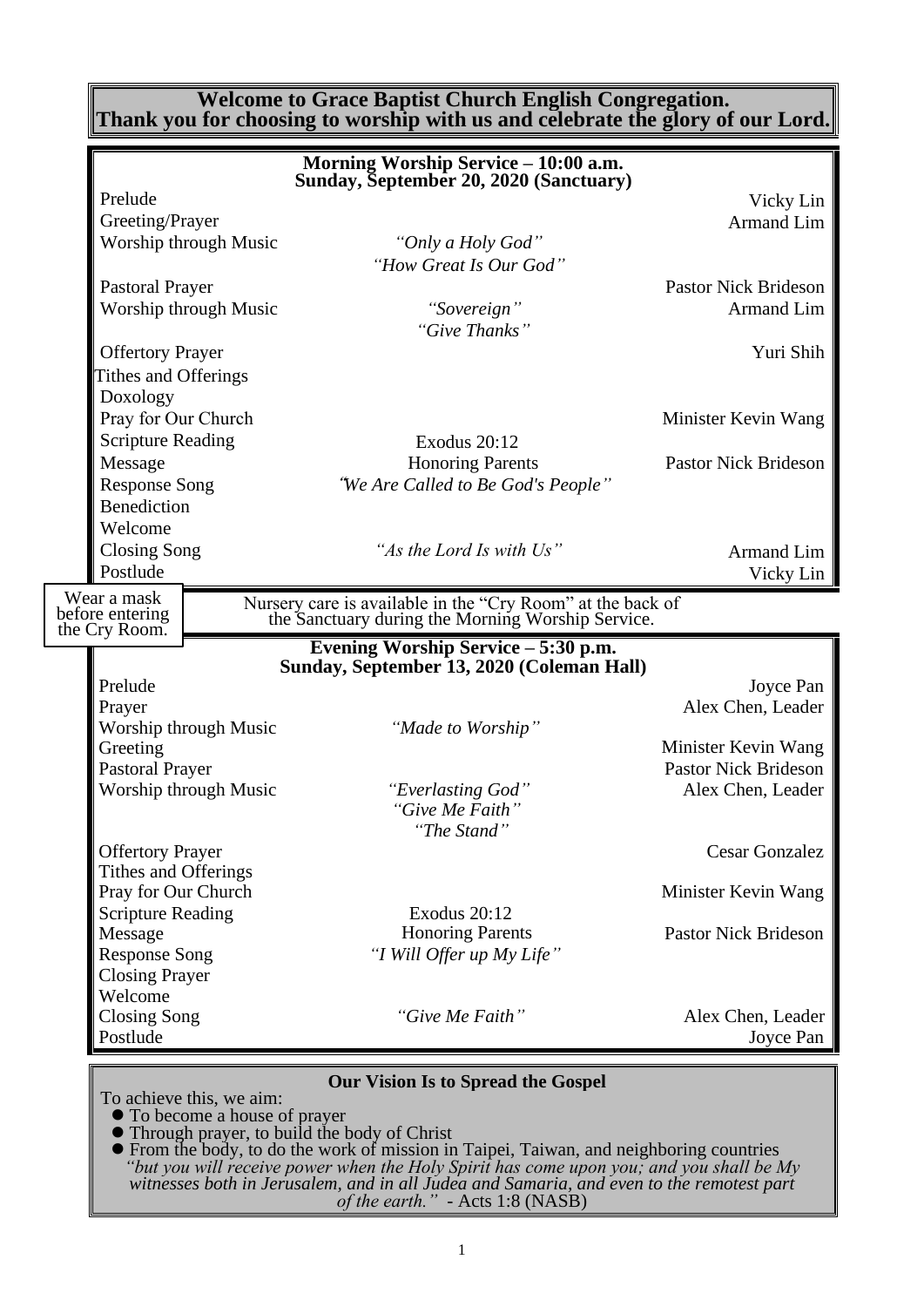### **Sermon Topic: Honoring Parents Scripture: Exodus 20:12**

**Speaker: Pastor Nick Brideson September 20, 2020** 

#### **Scripture: Exodus 20:12 (NASB)**

"Honor your father and your mother, that your days may be prolonged in the land which the Lord your God gives you.

**Notes:**



## **Sermon Next Sunday,** *September 27***:**

| <b>Speaker</b>                                                                                                                           | <b>Topic</b>  | <b>Bible Text</b>      |  |  |
|------------------------------------------------------------------------------------------------------------------------------------------|---------------|------------------------|--|--|
| <b>Pastor Nick Brideson</b>                                                                                                              | Honoring Life | Exodus 20; 1 Samuel 26 |  |  |
| Study the Bible text ahead and you will get more from the sermon.<br>You are welcome to join one of the Sunday classes listed on page 6. |               |                        |  |  |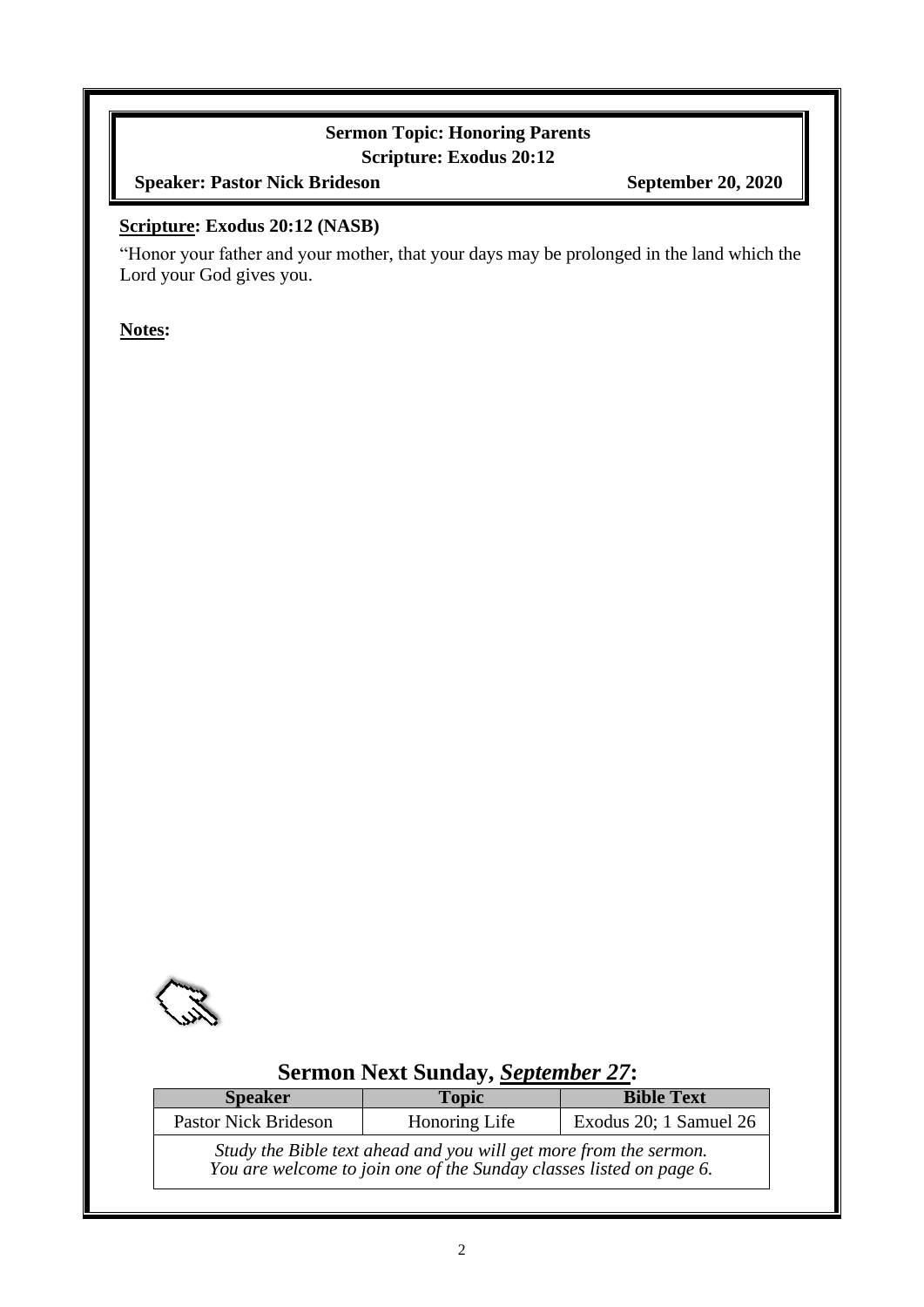### **Wednesday Night Prayer Meeting**

*"My house shall be called a house of prayer" (Matthew 21:13)*

Let us be a church of prayer. Come and pray with brothers and sisters in Christ 7:30 - 9:00 p.m. every Wednesday in Room 301. Go directly to the physical Prayer Meeting or email Minister Priscilla (priscilla@gbc.org.tw) for how to join the Zoom Prayer Meeting. Email prayer requests to Minister Priscilla.

Prayer Focus for this coming Wednesday: *The Lost*

### **New Members' Class:** *TODAY*

If you are interested in becoming a member of GBC, or in applying for baptism on October 25, you need to attend a New Members' Class. The New Members' class is **today**, from 3:00 to 4:00 p.m. in Room 307.

It is a one-time only class and is currently held every 3 months. Please go directly to the class and bring ONE 2-inch ID picture for the registration form.



### **Dr. Chow Lien-Hwa's Centenary Birthday Commemoration Concert**

**Time/ Date/Place***:* 7:30 p.m. on Saturday, *September 26*, in GBC Sanctuary The Pastor Chow Lien-Hua Memorial Foundation will hold this memorial concert. The concert is to commemorate Dr. Chow Lien-Hwa, a recognized Christian leader in Taiwan and a very inflential GBC pastor.



lew **Members llass** 

The concert was planned by sister Chuh-Sien Lin and she invited Pastor Chow's friends and the groups that Pastor Chow cared much about when he was still living:

(1) GBC Chinese Handbell Choir; (2) Luo Fang-Hua/Wang Xue-Ping's Piano Duet with Hsu Yi-Lin as the singer; (3) Taiwan Aboriginal Children's Choir; (4) Jiang Wei-Zhong/Guo Lin-En (video and music)/Guo Hui-En as the singer; (5) New Tree Choir; (6) GBC Chinese Choir. You, as GBC brothers and sisters, are warmly invited to attend this concert. Please invite your friends as well.

### **COVID-19 Precautions**

#### **Precautions inside GBC:**

★ Wearing a mask to cover the nose and mouth is required inside GBC. If you are not able to wear a mask, you are invited to join worship online.

- Temperatures will be taken when you enter GBC. (Please enter through GBC front door. Back door is for exit only.)
- No buffet-style food in groups/meetings inside GBC (Only lunch boxes or food in sealed packages. Drinks must be in individual containers.)
- Fill out the seating form when joining a worship service. (Family members can sit together and fill out one form with one seat number to include all members.)
- Take your bulletin home or put it in boxes marked "Bulletin RECYLE".
- No one should attend GBC who has been out of Taiwan in the last 2 weeks.
- See a doctor if you have a fever and cough.

#### **General Precautions:**

The government asks ALL people to NOT travel overseas. ALL people who arrive in Taiwan from overseas MUST self-quarantine for 14 days. During your quarantine, GBC welcomes you to join our worship via the Internet.

All meetings should keep an attendance record. The leader should keep the record for at least one month in case it is needed.

Please enter GBC through the front door. GBC back door is for *exit* only. The gate from the coffee deck (next to the sushi restaurant) will be open for people leaving GBC immediately after the morning service.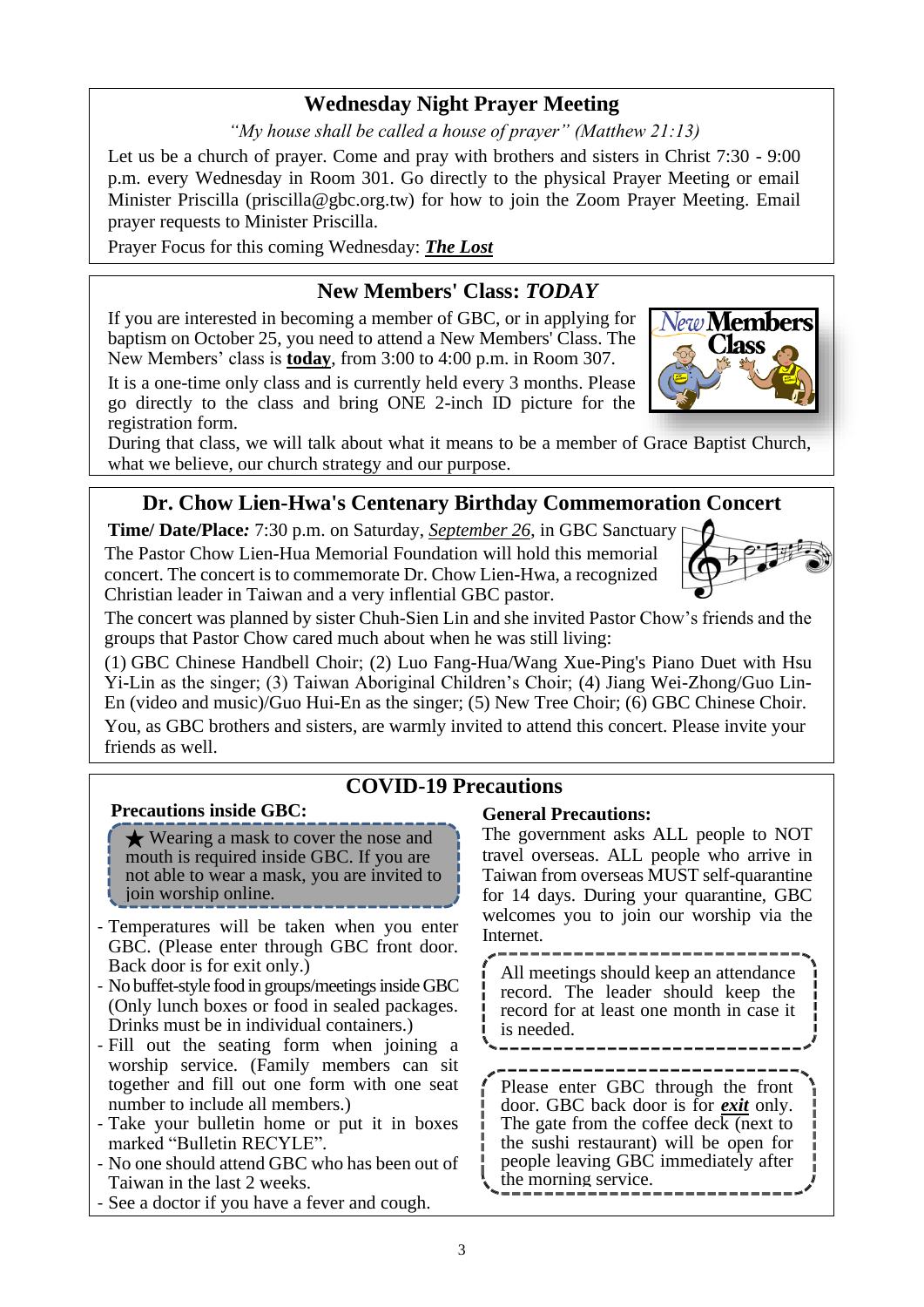## **Young Adults Fellowship: Next meeting on** *October 3*

Young Adults Fellowship is for young adults from the age of 20-35 to study God's Word and grow together. On *October 3*, it begins meeting on new schedule: *1 st and 3rd Saturdays from 4:30 p.m. to 6:00 p.m.* in WanFu 22 (next to GBC building). Please join the Fellowship directly on October 3. Contact Minister Kevin Wang at kevin@gbc.org.tw if you need more information.

## **Scholarships and Grants (High-School and above)**

1. Purpose: Grace Baptist Church provides scholarships and grants to students with GBC membership, and to others who need financial support.

#### 2. Eligibilities:

- A. Full time high school, college/university, post-graduate and seminary students with GBC membership who are recommended by a pastor/minister. Students who are employed on a regular basis are not qualified.
- B. Students without GBC membership who need financial support. Students who are employed (on paid leave or receiving on-the-
- job training) are not qualified. 3. Application documents for scholarships:
	- A. Members: (1) Recommendations (2) School transcript (average score above 75; attitude score above 80)
	- B. Others: (1) Student ID (2) School reports (average score above 85; attitude score above 80) (3) Recommendation of church pastor/minister
- 4. Application documents for grants: A. Members: (1) Recommendations (2)
	- Determination of economic needs B. Others: (1) Student ID (2) Household registration transcript (3) Determination of economic needs (4) Proof of special need or situation (5) Recommendation of church

pastor/minister 5. When and Where to apply: The application forms are available at the front desk. Please fill out the application form and

**Scholarship Donation to Be Collected by GBC Scholarship Committee**

GBC provides scholarship to our young brothers and sisters who are still in school. GBC also provides



grants to non-Christian students in need, so their efforts may be encouraged. If you feel that the Lord calls you to give to this cause, please contact:

- Anita Chen (if you speak Chinese) at 2362-5321 ext 110
- SueJenny Hsu (if you can not speak Chinese) at 2362-5321 ext 136
- Offering receipts will be provided.

submit all required documents to the Administration Office (or to SueJenny) from *September 16 to October 15.*

### **Chinese Young Adult Ministry Team: Seminar Invitation**

The lunch and seminar, in Chinese, titled *"Generational Challenges and*  **Speaker:** Brother Ding GuangChin **About the Speaker:**

# ➢ **Current Position:**

Chairman of Mr. Ding Shanli Memorial Foundation; Vice Chairman of Taiwan World Vision; Chairman of PhuHung Securities and Banking

➢ **Experience:**

Deputy General Manager of Morgan Stanley; Parttime Professor of EMBA at Management School of Normal University; Director of the Asia Pacific Executive Board of Sloan School of Management; Eisenhower Prize Award Winner.

#### ➢ **Education:**

Harvard University Department of Economics; MIT Sloan School of Management MBA



the seminar.

To join, please scan the QR code to register before *September 28*.

*Growth"* will be held Sunday, October 4 from 12:45 to 2:30 p.m. in Coleman Hall. Lunch is provided for NT 50 on site when you check-in to

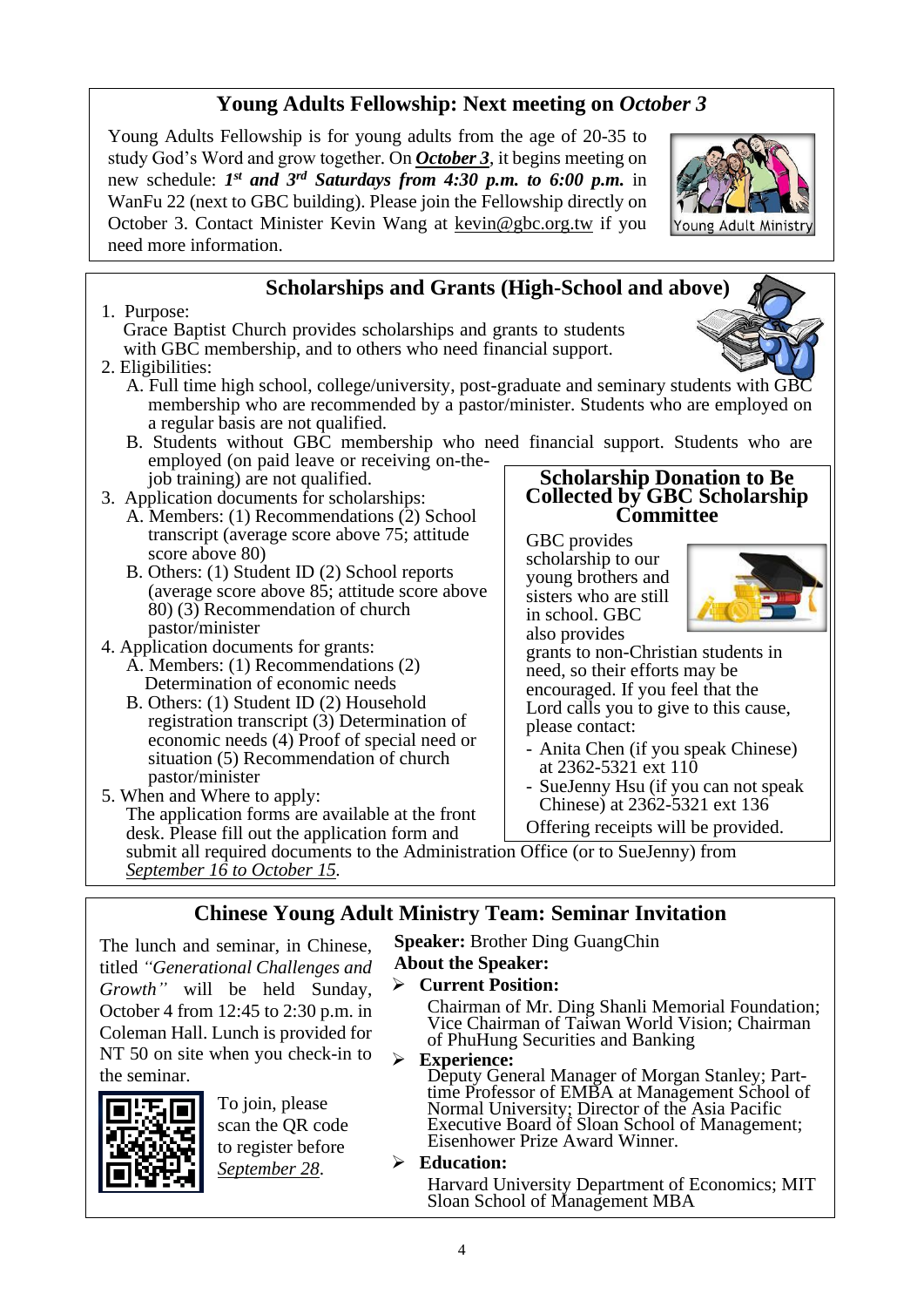## **Mabuhay Fellowship**



Today, September 20, at 2 p.m. in Basement Room B05, the Mabuhay Fellowship we will have worship through songs and fellowship. We will also hear Minister Kevin Wang's talk on *"Knowing and Doing God's Will"*. September birthday celebrations will follow his talk. All are welcome.

The Mabuhay Fellowship comprises Filipinos aiming to share God's love and light through worship, prayer, Bible study, fellowship, gospel sharing, ministry, and more.

- Bible Studies for Life Class in Bahasa: This class meets from 11:30 a.m. in Room B03. People coming from all nationalities who speak Bahasa are welcome. Please go to the class directly if you are interested in joining. Questions? Please contact the leader, Maria Sagita, at sagitamaria@gmail.com.
- **Evergreen Bilingual Fellowship:** This Saturday, *September 26*, Minister Kevin Wang will share in Evergreen Fellowship on people in Genesis. We will have Teacher's Day & birthday celebration too. Please join us! Evergreen Fellowship meets every Saturday night from 6:00 to 8:00 p.m. in GBC Room 401.

**English Congregation Leaders**

|                                                                                                                                                                                                                                                                                                                                                                                             |                                                                                                                                                                                                                                                                                                                                                                                                                                                                          |                                                | Phyndi Congregation Deau                                                                                                                                                                                                                                                                                                                                                                                                          |                                                                                                                                                                                                                                                                                                                                                                                                         |                                                                                                                                                                                                                                                                                               |
|---------------------------------------------------------------------------------------------------------------------------------------------------------------------------------------------------------------------------------------------------------------------------------------------------------------------------------------------------------------------------------------------|--------------------------------------------------------------------------------------------------------------------------------------------------------------------------------------------------------------------------------------------------------------------------------------------------------------------------------------------------------------------------------------------------------------------------------------------------------------------------|------------------------------------------------|-----------------------------------------------------------------------------------------------------------------------------------------------------------------------------------------------------------------------------------------------------------------------------------------------------------------------------------------------------------------------------------------------------------------------------------|---------------------------------------------------------------------------------------------------------------------------------------------------------------------------------------------------------------------------------------------------------------------------------------------------------------------------------------------------------------------------------------------------------|-----------------------------------------------------------------------------------------------------------------------------------------------------------------------------------------------------------------------------------------------------------------------------------------------|
|                                                                                                                                                                                                                                                                                                                                                                                             |                                                                                                                                                                                                                                                                                                                                                                                                                                                                          |                                                | English Pastor: Nick Brideson                                                                                                                                                                                                                                                                                                                                                                                                     |                                                                                                                                                                                                                                                                                                                                                                                                         |                                                                                                                                                                                                                                                                                               |
| <b>Pastor Nick Brideson</b>                                                                                                                                                                                                                                                                                                                                                                 |                                                                                                                                                                                                                                                                                                                                                                                                                                                                          | Minister Priscilla Liao<br>Minister Kevin Wang |                                                                                                                                                                                                                                                                                                                                                                                                                                   |                                                                                                                                                                                                                                                                                                                                                                                                         |                                                                                                                                                                                                                                                                                               |
| <b>Adult Education</b><br>/Mission                                                                                                                                                                                                                                                                                                                                                          | AM Worship                                                                                                                                                                                                                                                                                                                                                                                                                                                               |                                                | Children's<br>Education/Caring                                                                                                                                                                                                                                                                                                                                                                                                    | PM Worship                                                                                                                                                                                                                                                                                                                                                                                              | Youth/Fellowship                                                                                                                                                                                                                                                                              |
| <b>Adult Education</b><br><b>Nick Brideson</b><br>nick@gbc.org.tw<br><b>Foreign Mission:</b><br><b>Medical/Dental Team</b><br><b>Armand Lim</b><br>rmanlim@yahoo.com<br><b>VBS</b> Team<br>Priscilla Liao<br>priscilla@gbc.org.tw<br><b>Taiwan Mission:</b><br><b>TaiTung Team</b><br>Cherrie Gow Lim<br>cvgow@yahoo.com<br><b>Orphanage Ministry</b><br>Julie Chen<br>yuling0914@gmail.com | <b>Morning Music</b><br>Cherrie Gow Lim<br>cvgow@yahoo.com<br><b>Morning Greeters</b><br>Chien Ferng<br>cferng@gmail.com<br><b>Adult Choir</b><br><b>Hand Bell Choir</b><br>Juliet Jao<br>lenyinjao@gmail.com<br><b>Hallel Singers</b><br>Cherrie Gow Lim<br>cvgow@yahoo.com<br><b>Morning Fellowship Tea</b><br>Yuri Shih<br>yuchen phone@hotmail.com priscilla@gbc.org.tw<br><b>Morning Multimedia</b><br>Vicky Lin<br>gbcmorningmedia@gmail.com  lou.amanda@gmail.com |                                                | <b>Cryroom Children's</b><br><b>Care Ministry</b><br>Abby Tu<br>abbbytu@gmail.com<br>Preschool<br>Joanna Peng<br>Joanna1285@hotmail.com<br><b>AWANA Spark Group</b><br>Crystal Turner<br>elisayeh@yahoo.com<br><b>AWANA T&amp;T Group</b><br>Ming Lai<br>minglai88@gmail.com<br><b>Prayer Ministry</b><br>Priscilla Liao<br><b>Hospital Visitation</b><br>Amanda Lou<br><b>Small Groups</b><br>- Women<br>- General<br>- Ministry | <b>Evening Music Team</b><br>Alex Chen<br>gbceworshipteam@gmail.com Grant & Kirsten<br><b>Evening Greeters</b><br>Vicky Kuo<br>asiaglobe999@gmail.com<br><b>Evening Multimedia</b><br><b>Jusak Tandean</b><br>jtandean@yahoo.com<br><b>Evening Tea / Baptism</b><br><b>Celebration Fellowship</b><br>Michelle Cheng<br>yealincheng@yahoo.com<br><b>Baptism Support</b><br>Aline Kao<br>aline@gbc.org.tw | <b>Trinity Youth</b><br>(Grade 7 and above)<br><b>Burgess</b><br>grantburgess@live.co.za<br><b>Mabuhay Fellowship</b><br>Ava Zamora<br>avazam@yahoo.com<br><b>Young Adults</b><br>Fellowship<br>Kevin Wang<br>kavin@gbc.org.tw<br><b>Small Groups</b><br>- Youth<br>- Students<br>- Parenting |
| <b>Secretarial staff</b>                                                                                                                                                                                                                                                                                                                                                                    |                                                                                                                                                                                                                                                                                                                                                                                                                                                                          |                                                |                                                                                                                                                                                                                                                                                                                                                                                                                                   |                                                                                                                                                                                                                                                                                                                                                                                                         |                                                                                                                                                                                                                                                                                               |
| SueJenny Hsu<br>suejenny@gbc.org.tw                                                                                                                                                                                                                                                                                                                                                         | Stella Chen (part-time)<br>stella@gbc.org.tw                                                                                                                                                                                                                                                                                                                                                                                                                             |                                                | Deacon<br>Michael Huang<br>mhuang500@yahoo.com                                                                                                                                                                                                                                                                                                                                                                                    |                                                                                                                                                                                                                                                                                                                                                                                                         | <b>Alternate Deacon</b><br>Armand Lim<br>rmanlim@yahoo.com                                                                                                                                                                                                                                    |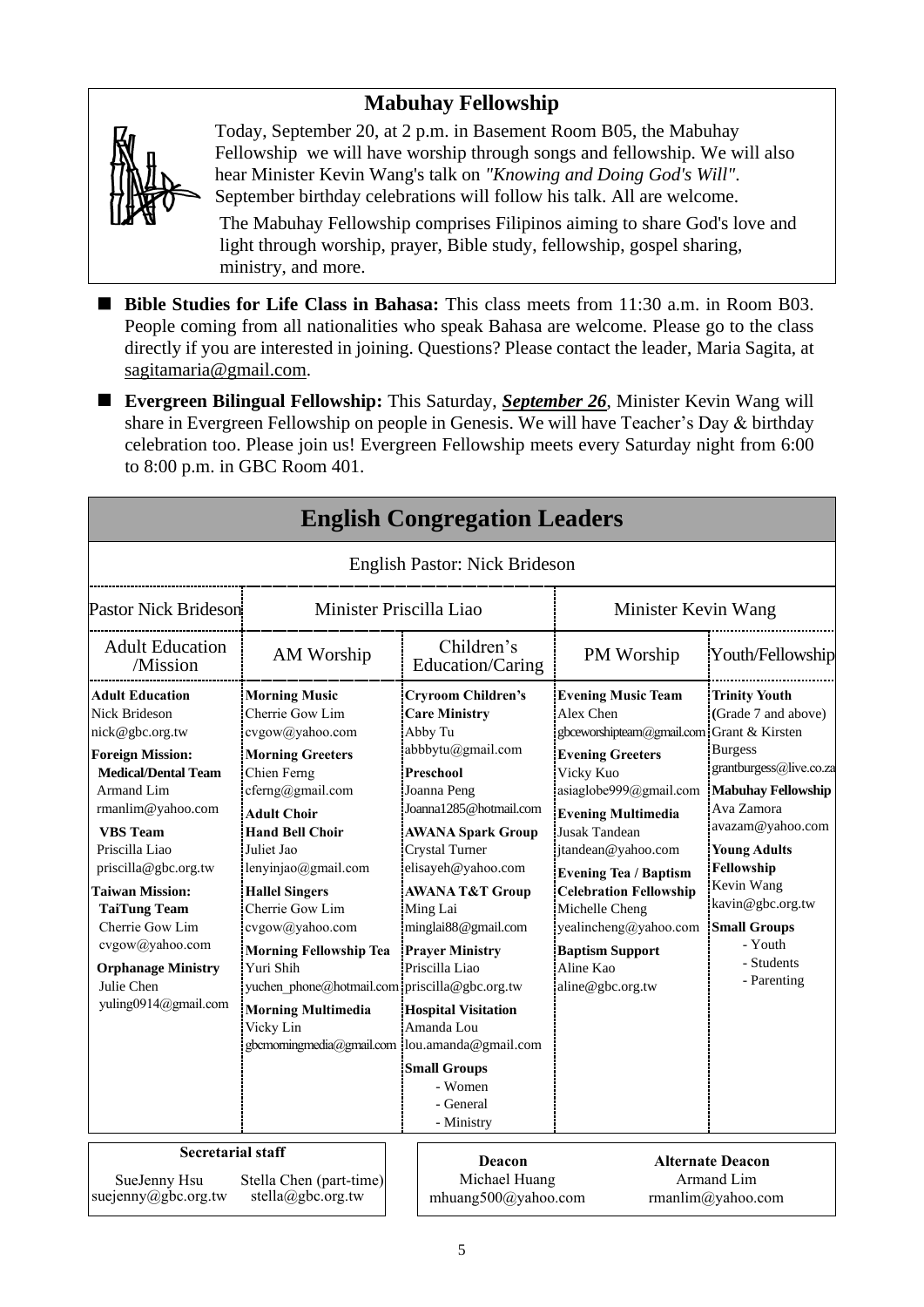| $\star\star$ Sunday School Information – Join a class directly $\star\star$ |                            |                                                                                                         |                      |                                        |
|-----------------------------------------------------------------------------|----------------------------|---------------------------------------------------------------------------------------------------------|----------------------|----------------------------------------|
| <b>Class</b>                                                                | Time & Room                |                                                                                                         |                      |                                        |
| <b>Beginning Christian Life</b>                                             |                            |                                                                                                         |                      | To go to either<br>the Calvary or      |
| Alpha – New and non-Christians                                              | $11:30$ a.m.               | Calvary Room                                                                                            |                      | <b>Mount of Olives</b>                 |
| Christianity 101 - required for baptism                                     | 11:30 a.m.                 | Mount of Olives                                                                                         |                      | rooms: Take the<br>stairs by the front |
| <b>Maturing Christians</b>                                                  |                            |                                                                                                         |                      | $\mathrm{d}\mathrm{esk}$ , 2.5th floor |
|                                                                             | 9:00 a.m.                  |                                                                                                         | Mount of Olives Room |                                        |
| <b>Bible Studies for Life</b>                                               | 11:30 a.m.                 | <u>5 classes:</u><br>Room B03 - in Bahasa<br>Room B04<br>Room B05<br>WanFu 20 Room A<br>WanFu 20 Room C |                      |                                        |
|                                                                             | $2:30$ p.m.                | Room 306<br>On break                                                                                    |                      |                                        |
|                                                                             | $4:00$ p.m.                |                                                                                                         |                      |                                        |
| <b>Youth: Grade 7 and above</b>                                             |                            |                                                                                                         |                      |                                        |
| <b>Bible Studies for Life</b>                                               | 11:30 a.m.                 |                                                                                                         | Room 405             |                                        |
| <b>Children</b>                                                             |                            |                                                                                                         |                      |                                        |
| Nursery - Age 3 and under                                                   | $11:20$ a.m. $-12:50$ p.m. |                                                                                                         | Kindergarten         |                                        |
| Preschool - Age 3 to 5                                                      | $11:40$ a.m. $-12:40$ p.m. |                                                                                                         | Room 403             |                                        |
| $AWANA$ - Kindergarten ( $\pm \text{ff}$ ) to Grade 6                       | 11:30 a.m. $-1:00$ p.m.    |                                                                                                         | Rooms 401 / 404      |                                        |

| $\star \star$ Fellowships - Join a fellowship directly $\star \star$ |                                                |            |               |
|----------------------------------------------------------------------|------------------------------------------------|------------|---------------|
| <b>Fellowship</b>                                                    | <b>Time</b>                                    | Location   |               |
| Mabuhay                                                              | Sundays; $2:00 - 4:00$ p.m.                    | <b>B05</b> |               |
| Young Adults $(20 - 35 \text{ y.o.})$                                | $1st \& 3rd$ Saturdays; 4:00 p.m. to 6:00 p.m. | WanFu 22   | From<br>Oct 3 |

| $\star\star$ Small Groups – Contact the leader to join $\star\star$                                               |                                            |                                                                                                 |                                                               |  |
|-------------------------------------------------------------------------------------------------------------------|--------------------------------------------|-------------------------------------------------------------------------------------------------|---------------------------------------------------------------|--|
| <b>Type</b>                                                                                                       | <b>Name</b>                                | Day/Time<br><b>Contact Emails</b>                                                               |                                                               |  |
| <b>Students</b>                                                                                                   | <b>International Students Group</b>        | Friday<br>$7:30 - 9:00$ pm                                                                      | WanFu 22A<br>cesaledro57@gmail.com                            |  |
| <b>Parenting</b>                                                                                                  | <b>Parenting Group</b>                     | $2nd$ & 4 <sup>th</sup> Sunday<br>$11:30$ am $-12:30$ pm                                        | GBC Room 402<br>rod_syverson@hotmail.com                      |  |
| Women                                                                                                             | Women's Group                              | $2nd$ & 4 <sup>th</sup> Saturday<br>Near GBC<br>joeym.vanderwerf@gmail.com<br>$8:30 - 10:30$ am |                                                               |  |
|                                                                                                                   | Salt & Light                               | Sunday<br>$1:30 - 3:00$ pm                                                                      | <b>GBC Mount of Olives Room</b><br>paulhan2908@gmail.com      |  |
|                                                                                                                   | <b>Bilingual Interpretation Group</b>      | Sunday<br>$2:00 - 4:00$ pm                                                                      | GBC Room 303<br>cfindler@yahoo.com                            |  |
|                                                                                                                   | Crown of Beauty                            | Saturday<br>$2:00 - 4:00$ pm                                                                    | <b>GBC Mount of Olives Room</b><br>clemence $4261$ @gmail.com |  |
| <b>General</b>                                                                                                    | Thursday Night Bible<br><b>Study Group</b> | Thursday<br>$7:30 - 9:00$ pm                                                                    | GBC Room 301<br>rod_syverson@hotmail.com                      |  |
|                                                                                                                   | NanGang Bible<br><b>Study Group</b>        | Friday<br>$7:00 - 9:30$ pm                                                                      | NanGang<br>sagitamaria@gmail.com                              |  |
|                                                                                                                   | YungHe Bible Study Group                   | Friday<br>$7:00-8:30$ pm                                                                        | YungHe<br>yedukondaluster@gmail.com                           |  |
|                                                                                                                   | HsinChu Bible Study Group                  | Friday<br>$7:30 - 8:45$ pm                                                                      | HsinChu<br>$r$ manlim@yahoo.com                               |  |
| <b>Ministry</b>                                                                                                   | <b>Hospital Visitation Group</b>           | Thursday<br>$1:30 - 2:30$ pm                                                                    | Near GBC<br>lou.amanda@gmail.com                              |  |
| If you are interested in starting a new group,<br>please contact Minister Priscilla Liao at priscilla@gbc.org.tw. |                                            |                                                                                                 |                                                               |  |